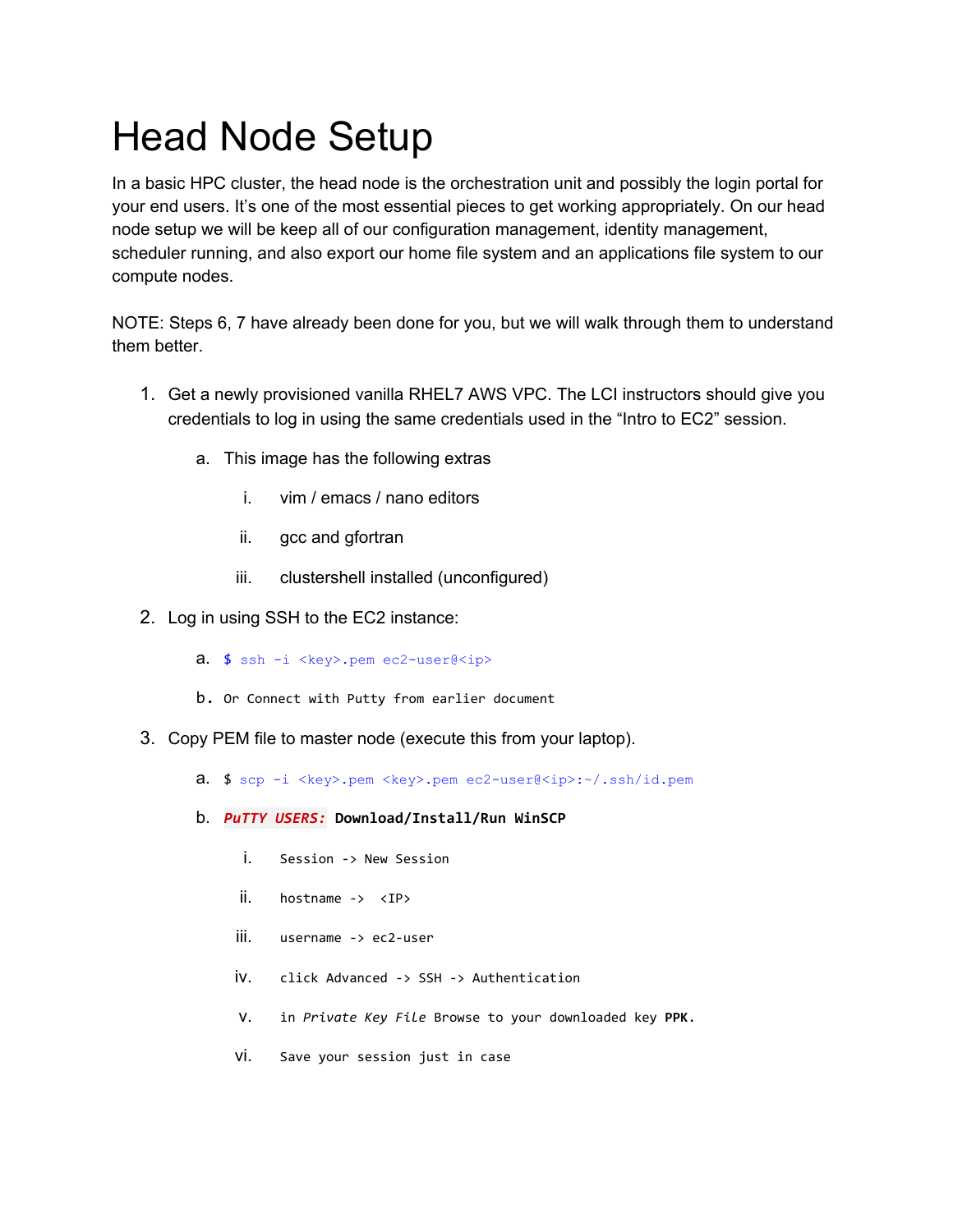- vii. Connect to AWS account (Click Yes)
- viii. Copy your **.pem** file over (**not the PPK**)
- ix. Bottom right click the **6 hidden** to reveal hidden directories
- x. double click .ssh
- xi. drag student99.pem (your number in place of 99) over to window
- xii. Highlight it, press **F2** rename it to **id.pem**
- **xiii.** press **f9** Then remove read/write/execute access from group and other
- **xiv.** Feel free to close winscp and return to putty.
- 4. Clone our Git repository to the master node
	- a. \$ sudo yum install -y git
	- b. \$ git clone<https://github.com/WyoARCC/build-a-cluster.git>
- 5. Set up a SSH key pairs for the ec2-user account and root. Utilize the ~/build-a-cluster/scripts/ssh\_setup.sh script. Comments for what is going

on are in the script. Use an pager / editor to view the script.

- a. \$ cd build-a-cluster/scripts
- b. \$ bash ssh\_setup.sh # type yes if needed
- c. SSH to all of the nodes to load the fingerprints (SSH keyscan also does this)
- d. \$ ssh node02 # make sure you don't get permission denied
	- i. If there are key permission issues:
	- ii. rm /home/ec2-user/.ssh finished configured
	- iii. chmod 400 /home/ec2-user/.ssh/id.pem
	- iv. bash /home/ec2-user/build-a-cluster/scripts/ssh\_setup.sh # type yes if needed
	- v. Retry The Parent Step

e. \$ exit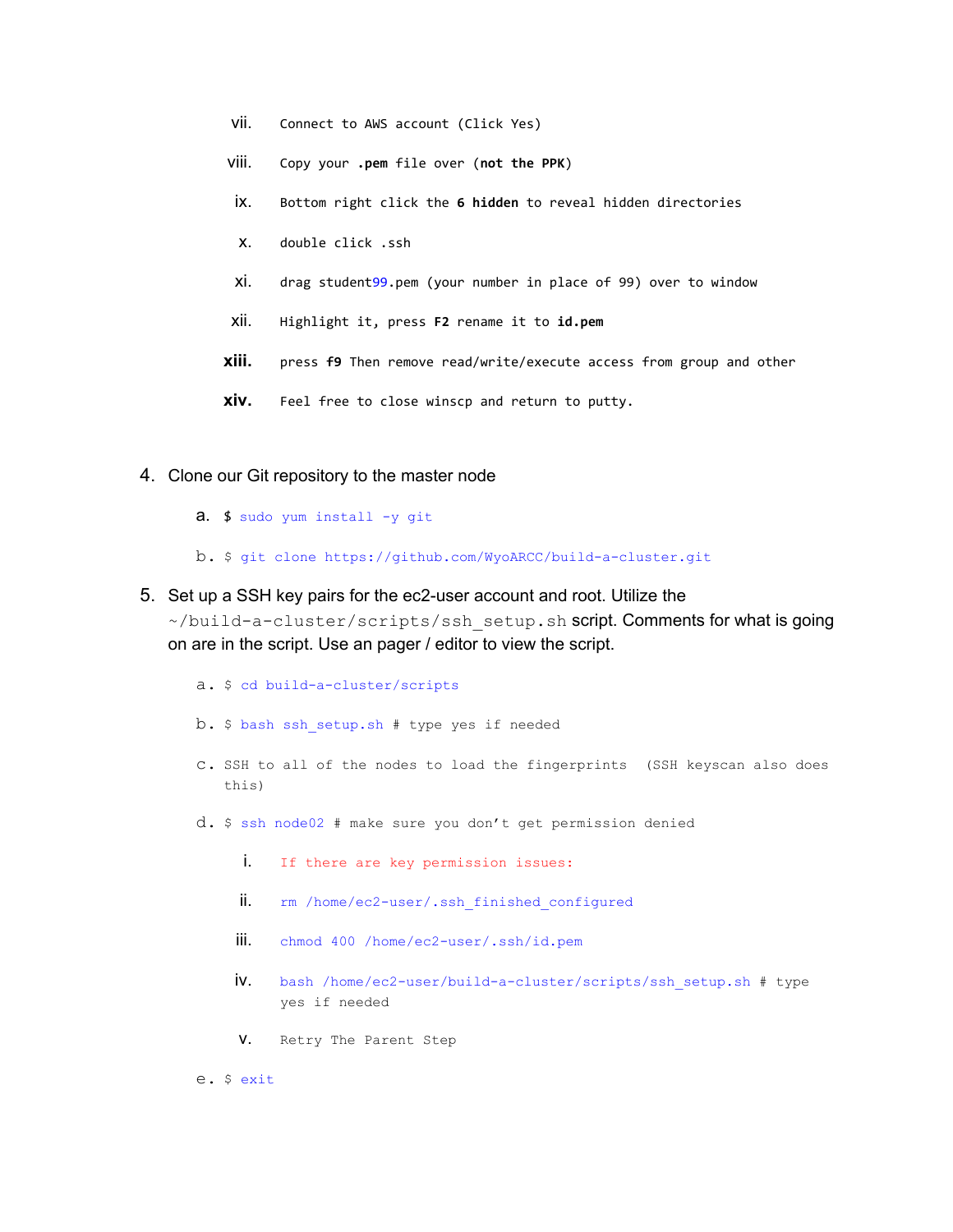f. ssh node03 # make sure you don't get permission denied g. \$ exit h. ... i. \$ ssh node05 # make sure you don't get permission denied j. \$ exit k. You should try as the root user as well ;) 1.  $\frac{1}{2}$  rm -f ~/.ssh/id.pem

- 6. Verify that SELinux is Disabled (This has already been done, but you should verify):
	- a. \$ sestatus
	- b. Edit /etc/selinux/config and edit the value to be the following:

SELINUX=disabled Reboot if necessary

7. Configure firewall appropriately. We are using a VPC and won't worry about firewall for now. The firewall has not been installed. Often the firewalls are turned off for the internal network, but often turned on for login nodes and service nodes where access is allowed from outside the cluster.

a. \$ sudo systemctl stop firewalld.service b. \$ sudo systemctl disable firewalld.service

8. Fix hostnames appropriately (~/build-a-cluster/hostname\_setup.sh)

a. \$ sudo hostname master b. \$ echo master | sudo tee /etc/hostname c. \$ sudo -i d. # for i in  $\{2..5\}$ ; do ssh node0\$i hostname node0\$i && echo node0\$i > /etc/hostname; done e. # exit

- f. \$ exec bash # prompt should change to indicate the new hostname.
- 9. Install and configure ClusterShell (installed, but needs configured). See configuration files in ~/build-a-cluster/etc/clustershell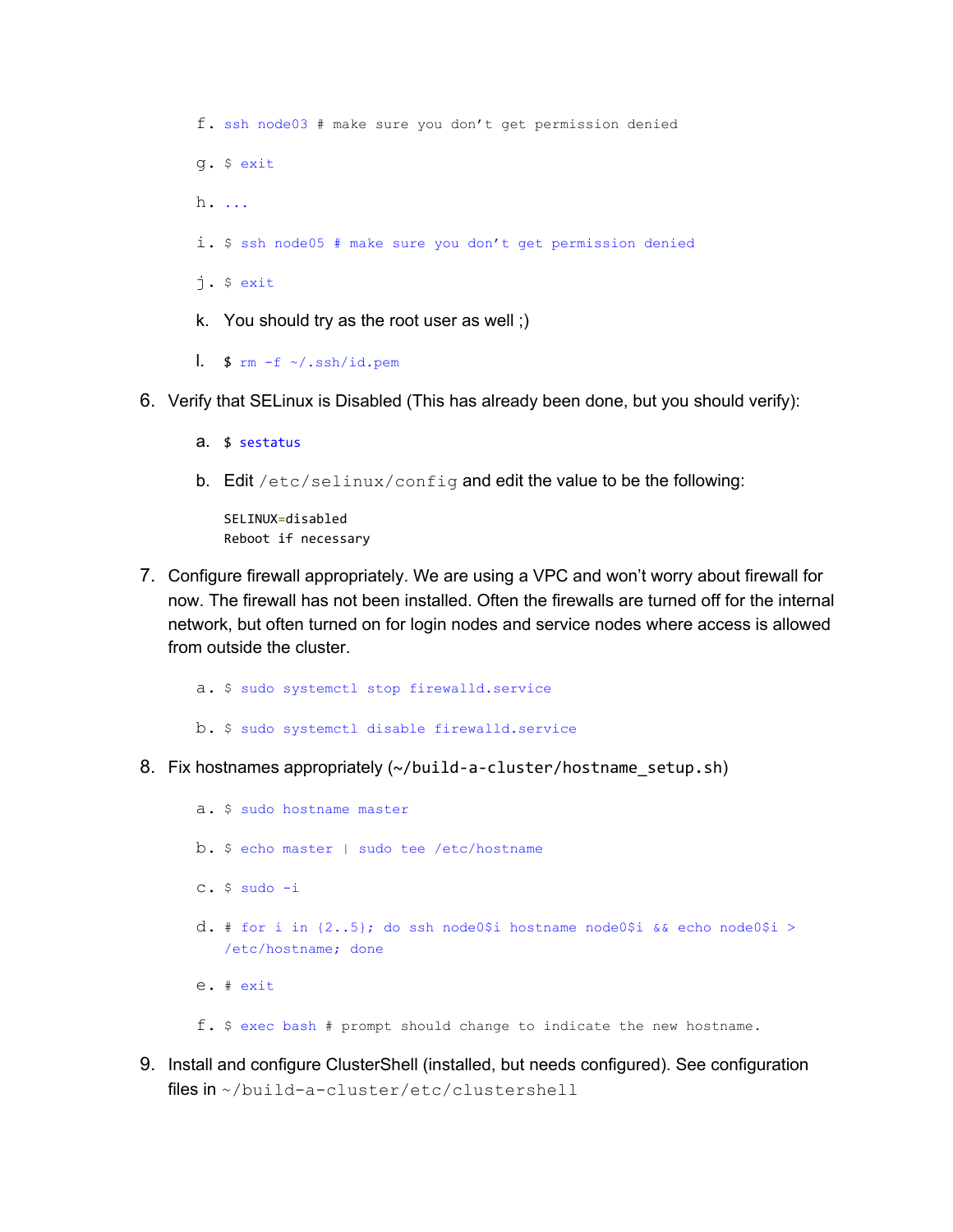- a. sudo vim /etc/clustershell/groups.d/local.cfg (alternatively /etc/clustershell/groups.d/cluster.yaml)
	- i. compute: node[02-05]
	- ii. all: node[01-05]
- b. \$ clush -a hostname
- c. \$ clush -w @compute hostname
	- i. node02: node02
	- ii. node04: node04
	- iii. node03: node03
	- iv. node01: master
	- v. node05: node05
- d. \$ clush -w master hostname
	- i. master: Host key verification failed.
	- $\mathbf{ii}$ . clush: master: exited with exit code 255
	- iii. \$ ssh master
	- iv. \$ exit
	- v. \$ sudo ssh master
	- vi. # exit
- e. \$ clush -w master hostname
- f. \$ cluset -c @compute
- g. Clush group descriptions and configuration file overview.

10.Configure Puppet as a basic master server on the head node:

- a. Install Puppet server package on master node and Puppet on compute nodes
	- i. \$ sudo yum install puppet-server
	- ii. Make sure to hit yes.
	- iii. \$ sudo clush -w @compute yum install -y puppet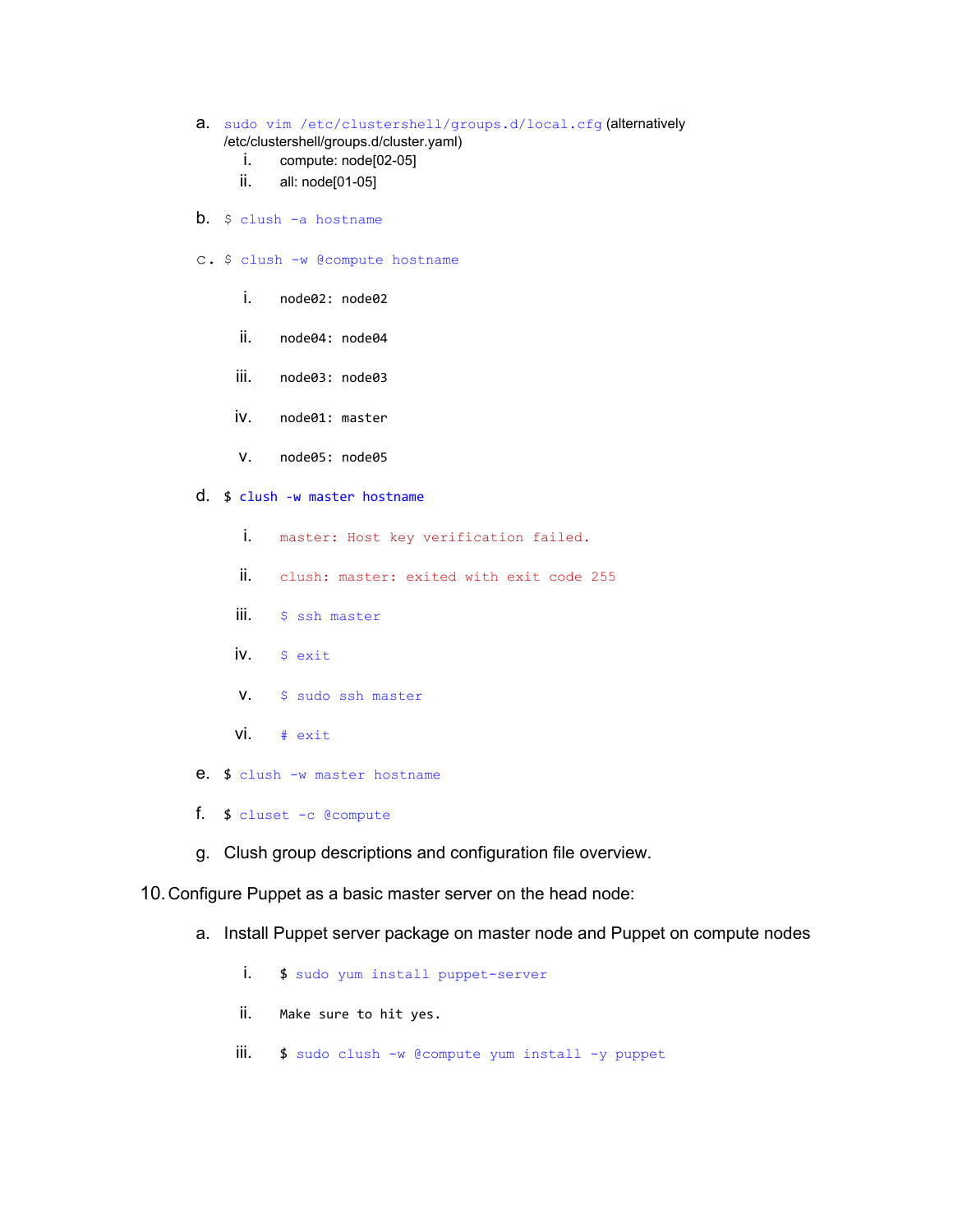- iv. \$ sudo systemctl enable puppetmaster.service
- v. Add "puppet" entry to /etc/hosts
	- 1. "puppet" should point to "master" (i.e., append "puppet" to line with "master" in it. Use a text editor like Vim.
	- 2. \$ sudo vim /etc/hosts
	- 3. Copy to all compute nodes.
	- 4. \$ sudo clush -w @compute --copy /etc/hosts
- vi. Edit /etc/puppet/puppet.conf with the appropriate DNS / hostfile names, dns alt names = puppet,master,node01 in [main] section.
- vii. Generate the certificate for the puppet server and then hit CTRL  $+ C$ 
	- 1. \$ sudo puppet master --verbose --no-daemonize
	- 2. CTRL+C after certificate generated
	- 3. \$ sudo systemctl start puppetmaster.service
	- 4. \$ sudo systemctl status puppetmaster.service
	- 5. \$ sudo systemctl is-active puppetmaster.service
- viii. Start the puppet agents on the compute nodes:
	- 1. \$ sudo clush -w @compute systemctl enable puppet.service
	- 2. \$ sudo clush -w @compute systemctl start puppet.service
- ix. Verify Puppet master is running and the compute node Puppet agents are running
	- 1. \$ sudo systemctl status puppetmaster.service
	- 2.  $\frac{1}{2}$  sudo clush -w @compute -b systemctl is-active puppet.service
	- 3.  $\frac{1}{2}$  sudo clush -w @compute systemctl is-active puppet.service
		- a. Note order of output
- x. Accept new Puppet Agent certs
	- 1. \$ sudo puppet cert list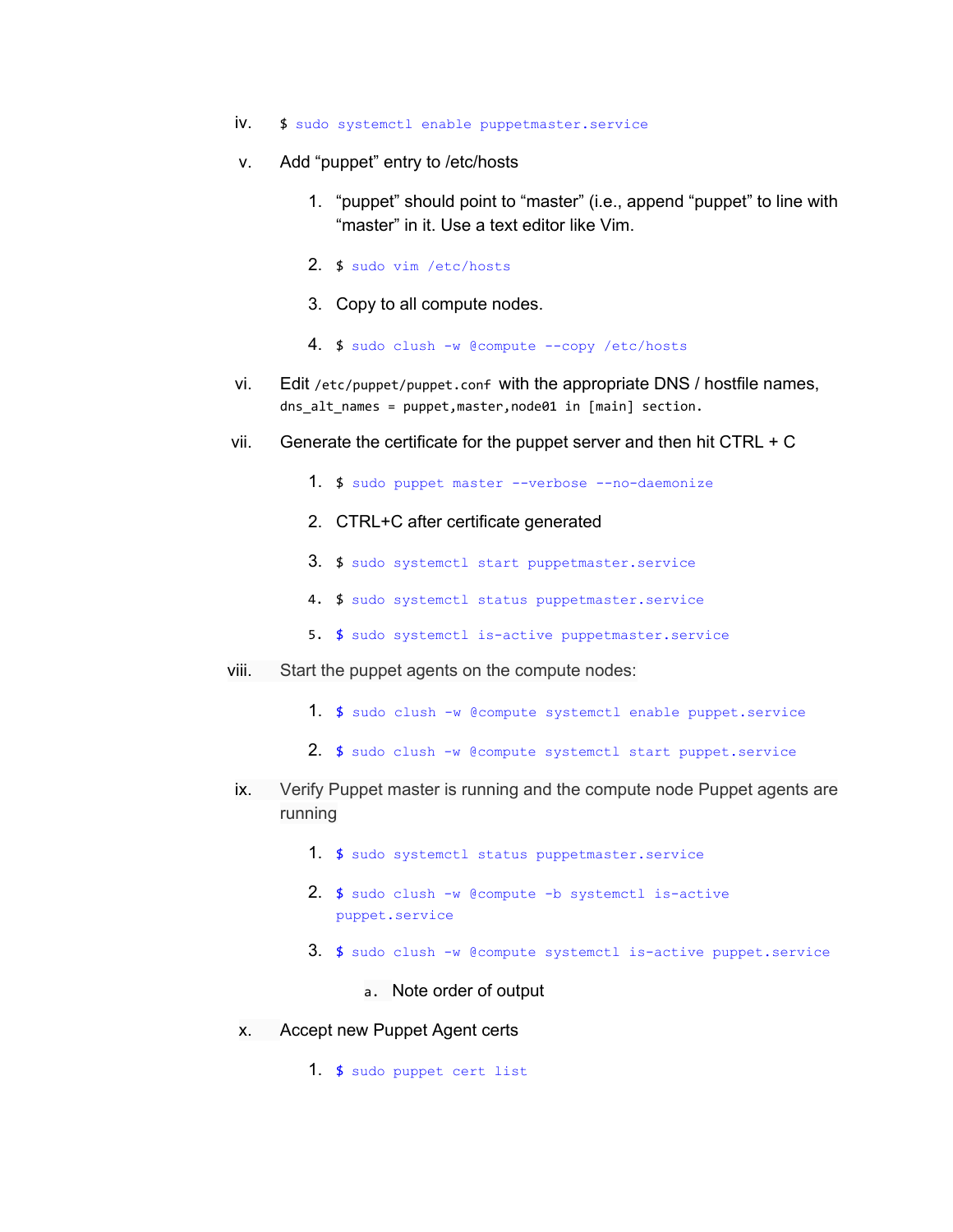- 2. \$ sudo puppet cert sign --all
- xi. Configure compute nodes as clients in /etc/puppet/manifests/site.pp (see ~/build-a-cluster/etc/puppet/manifests/site.pp)
	- 1. \$ sudo cp ~/build-a-cluster/etc/puppet/manifests/site.pp /etc/puppet/manifests/site.pp
	- 2. \$ cat /etc/puppet/manifests/site.pp

## xii. Run basic Puppet test

- 1. \$ sudo mkdir -p /etc/puppet/modules/test/{manifests,files}
- 2. \$ sudo cp ~/build-a-cluster/etc/puppet/modules/test/manifests/init.pp /etc/puppet/modules/test/manifests/init.pp
- $3.$  \$ sudo clush -w node02 puppet agent -t
	- a. If this fails.. try and see what setting may have been wrong.
	- b. Then run:
	- c. bash ~/build-a-cluster/scripts/hostname\_setup.sh
	- d. bash ~/build-a-cluster/scripts/fix puppet.sh
	- e. Retry parent step.
- 11.Configure a "Yum" repository to install software later which can be distributed in RPM format from our local master node.
	- a. Install an Apache web server:

i. \$ sudo yum install -y httpd

b. Install the yum-utils and createrepo packages on master node:

i. \$ sudo yum install -y yum-utils createrepo

c. Navigate to the default web root location: /var/www/html and create a directory "hpc-repo"

i. \$ cd /var/www/html